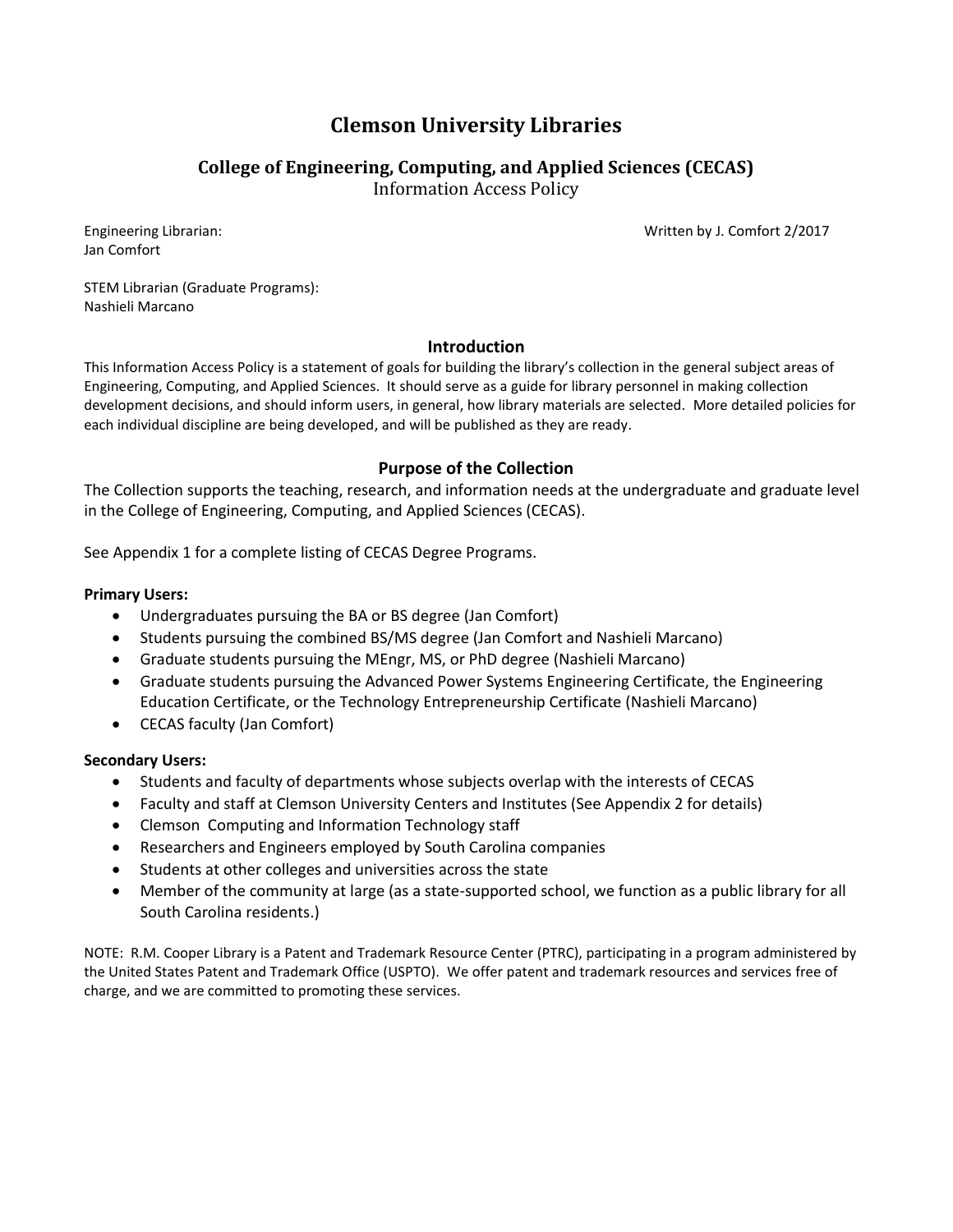## **General Collection Guidelines**

The bulk of the collection is housed in Cooper Library, with the exception of some older books and print journal volumes and some more recent journal volumes duplicated in a stable online format (such as ScienceDirect) which are available in Offsite Storage.

**Scope of the Collection -** Materials will be selected in electronic formats when available

- Reference Books, including handbooks, dictionaries, and encyclopedias. Electronic versions of important reference works are included in Knovel.
- Monographs print and electronic will be selected to support the research and coursework of undergraduate and graduate students as well as the research and teaching needs of the faculty. Books will be chosen very selectively, primarily in response to requests from faculty and students.
- Textbooks used in Clemson classes will not be purchased in print, unless they are deemed useful for other reasons. Nor will Clemson textbooks be supplied via Interlibrary Loan. However, eBook versions of textbooks may be purchased.
- Industry standards play an important role in the research process. Therefore, we will maintain a subscription to ASTM standards, and bibliographic access to additional standards through ANSI. Standards will be purchased on an as-needed basis, through InterLibrary Loan.
- Journals / serials / periodicals will be selected for two primary purposes: to support undergraduate research and coursework, and to support graduate and faculty research. No effort will be made to collect trade publications and general interest titles, although these titles might be included in Aggregators (databases such as Academic Search Complete, Lexis / Nexis.) See Information Access Policy for individual disciplines for lists of titles of journals important to that discipline.
- Several journal packages are vital to this collection, including Elsevier (ScienceDirect), Springer, and Wiley-Blackwell.

### **Languages**

Unless otherwise requested by a faculty member, all material will be written in English.

### **Date of Publication**

Most materials purchased will have been published within the preceding two years. Older works will be purchased at the request of a faculty member, to replace heavily used volumes that have been lost, or for which demand has been shown through Interlibrary Loan borrowing.

### **Geographical Guidelines**

I recognize the global nature of research, and the importance of representing a wide variety of points of view and international perspectives. However, due to serious budget constraints, materials originating/published in the United States will be the primary focus.

### **Format**

Wherever possible, reference works, indexes, and journals will be purchased in electronic formats and made available from the Libraries' Web site for access by students and faculty, on and off campus. Print materials will also be selected, when electronic is inappropriate. Materials in CD-ROM, microfilm/microfiche will be purchased only by request, and/or when it is the only format available. Materials on DVD will be purchased when requested by a faculty member.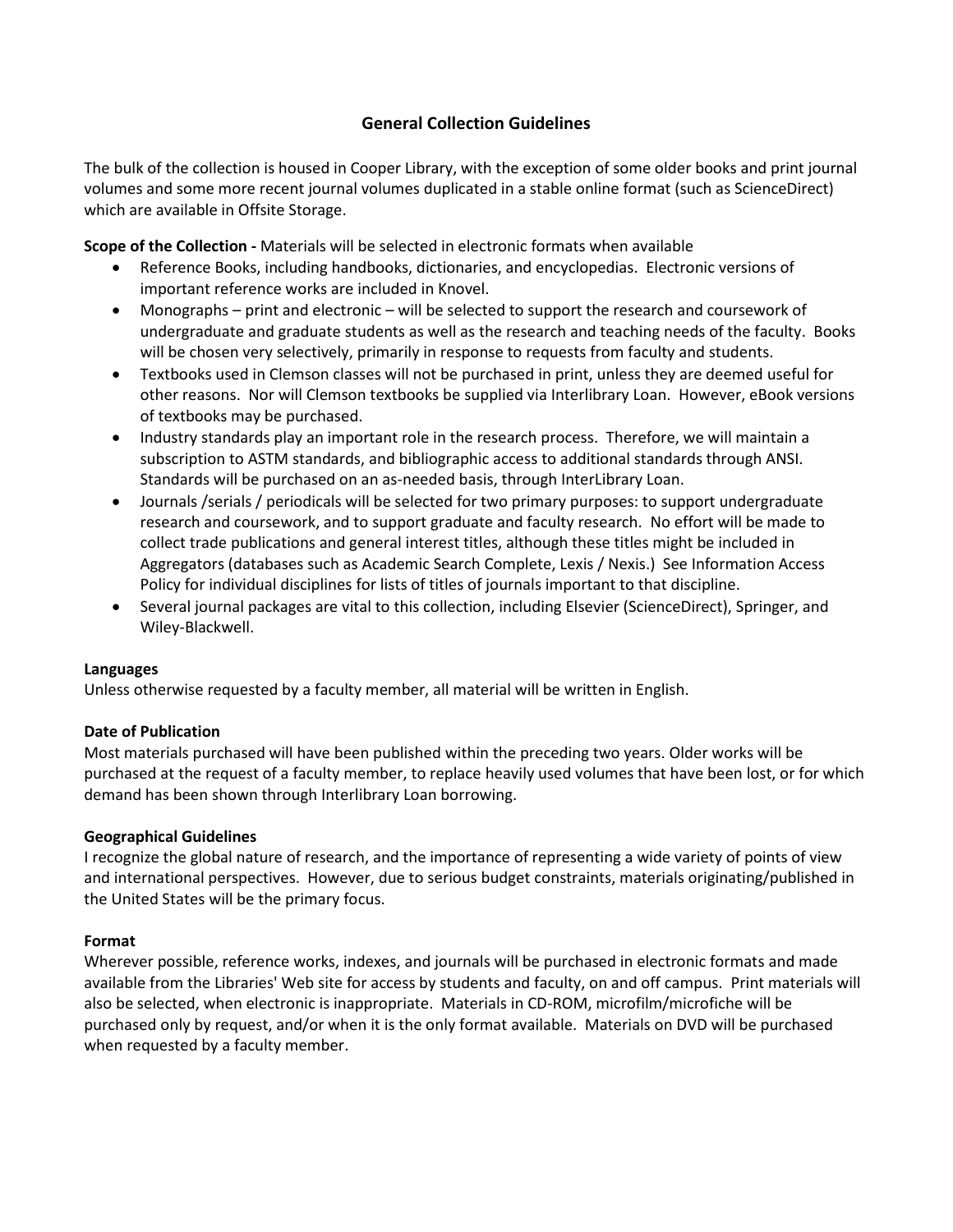### **LibGuides**

A Library Guide for each major in Engineering is linked on the Library's *Research and Course Guides* page <http://clemson.libguides.com/> as well as the Research page<http://libraries.clemson.edu/research/>

Additional LibGuides are available for Patents and Trademarks, and for individual key topics and class sessions as appropriate

## **Access to Information Not Available at Clemson**

### **Interlibrary Loan**

The primary means of access to materials not owned or accessible by the library is [Interlibrary Loan,](http://www.clemson.edu/library/interlib_loan/index.html) a service available free to Clemson University students, faculty, and staff.

### **PASCAL Delivers**

Books available from other research institutions in South Carolina can be supplied by [Pascal Delivers,](http://www.clemson.edu/library/interlib_loan/pascal.html) also free to Clemson University students, faculty and staff.

## **Selection, Evaluation, and Assessment Tools**

- Faculty requests and recommendations
- Faculty requests forwarded from ILL as books currently in print and good candidates for the collection
- Approval notifications from YBP identified as titles that fit the needs of the library's collection
- Vendor databases (such as YBP GOBI, and ScienceDirect)
- Review sources, e.g. *Choice, Books for College Libraries,* and *Magazines for Libraries*
- Indexes, bibliographies, and series lists
- Review of the teaching and research interests of the Electrical and Computer Engineering faculty
- Interlibrary loan and circulation activity
- Publishers' catalogs
- Usage statistics for databases, e-journals and e-books

### **Weeding Guidelines**

Books will be weeded from the collection if they are in poor condition and cannot be repaired. A replacement copy will be purchased, if available, for important titles. Duplicate copies of books that have not circulated, and material that is clearly outdated and not of historical interest will be considered for weeding.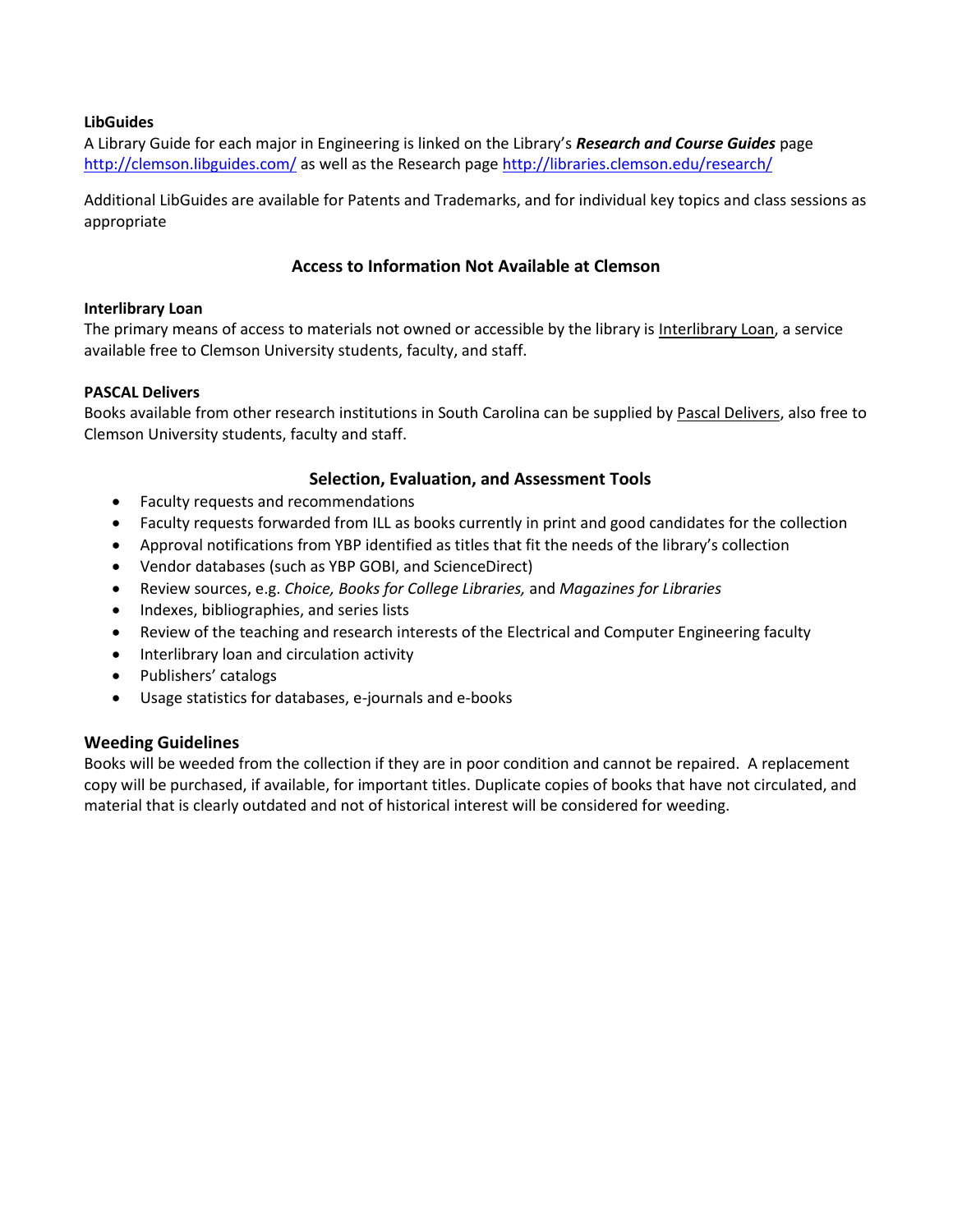# **LIBRARY OF CONGRESS CLASSIFICATION CALL NUMBERS / COLLECTING LEVELS**

### **CLASS Q – SCIENCE**

| <b>Subclass QA</b>    | undergraduate/graduate/research                                                                |                                                            |                   |
|-----------------------|------------------------------------------------------------------------------------------------|------------------------------------------------------------|-------------------|
| QA 75-76.95           | Calculating machines                                                                           |                                                            |                   |
| QA75.5-76.95          | Electronic Computers. Computer Science                                                         |                                                            |                   |
| QA76.75-76.765        | Computer Software                                                                              |                                                            |                   |
| <b>Subclass QC</b>    |                                                                                                |                                                            |                   |
| QC221-246             |                                                                                                | Acoustics. very selective (Nashieli Marcano)               |                   |
| QC310.15-319          |                                                                                                | Thermodynamics                                             |                   |
| QC350-467             |                                                                                                | Optics. Light. Spectroscopy                                |                   |
| QC501-766             |                                                                                                | Electricity and magnetism                                  |                   |
| QC501-(721)           | Electricity                                                                                    |                                                            |                   |
| QC750-766             | Magnetism                                                                                      |                                                            |                   |
| QC770-798             |                                                                                                | Nuclear and particle physics. Atomic energy. Radioactivity |                   |
| Subclass QE - QH - QP |                                                                                                |                                                            |                   |
| QE1-996.5             | Geology                                                                                        | undergraduate/graduate/research                            |                   |
| QE1-350.62            |                                                                                                | General, Including geographical divisions                  |                   |
| QE351-399.2           | Mineralogy                                                                                     |                                                            |                   |
| QE420-499             | Petrology                                                                                      |                                                            |                   |
| QE500-639.5           |                                                                                                | Dynamic and structural geology                             |                   |
| QE521-545             |                                                                                                | Volcanoes and earthquakes                                  |                   |
| QE601-613.5           |                                                                                                | Structural geology                                         |                   |
| QE640-699             | Stratigraphy                                                                                   |                                                            |                   |
| QH426-470             | Genetics                                                                                       | very selective (Nashieli Marcano)                          |                   |
| QH573-671             | Cytology                                                                                       | research                                                   |                   |
| QP1-(981)             | Physiology                                                                                     | undergraduate                                              |                   |
|                       |                                                                                                | <b>CLASS R - MEDICINE</b>                                  |                   |
| Subclass R - RS       |                                                                                                |                                                            |                   |
| R855-855.5            | Medical technology                                                                             | undergraduate/graduate/research                            |                   |
| R856-857              | Biomedical engineering. Electronics. Instrumentation <i>undergraduate/graduate/research</i>    |                                                            |                   |
| R858-864              | Computer applications to medicine. Medical informatics. <i>undergraduate/graduate/research</i> |                                                            |                   |
| RC633-647.5           | Diseases of the blood and blood-forming organs <b>graduate/research</b>                        |                                                            |                   |
| RC648-665             | graduate/research<br>Diseases of the endocrine glands. Clinical endocrinology                  |                                                            |                   |
| RC666-701             | graduate/research<br>Diseases of the circulatory (Cardiovascular) system                       |                                                            |                   |
| RC705-779             | graduate/research<br>Diseases of the respiratory system                                        |                                                            |                   |
| RC799-869             |                                                                                                | Diseases of the digestive system. Gastroenterology         | graduate/research |
| RC870-923             |                                                                                                | Diseases of the genitourinary system. Urology              | graduate/research |
| $RCO2A_02A_5$         | Disagres of the connective tissues<br>araduate /research                                       |                                                            |                   |

| RC705-779     | Diseases of the respiratory system                 | graduate/research               |
|---------------|----------------------------------------------------|---------------------------------|
| RC799-869     | Diseases of the digestive system. Gastroenterology | graduate/research               |
| RC870-923     | Diseases of the genitourinary system. Urology      | graduate/research               |
| RC924-924.5   | Diseases of the connective tissues                 | graduate/research               |
| RC925-935     | Diseases of the musculoskeletal system             | graduate/research               |
| RD92-97.8     | Emergency surgery. Wounds and injuries             | undergraduate/graduate/research |
| RD120.6-129.8 | Transplantation of organs, tissues, etc.           | undergraduate/graduate/research |
| RD130         | Prosthesis. Artificial organs                      | undergraduate/graduate/research |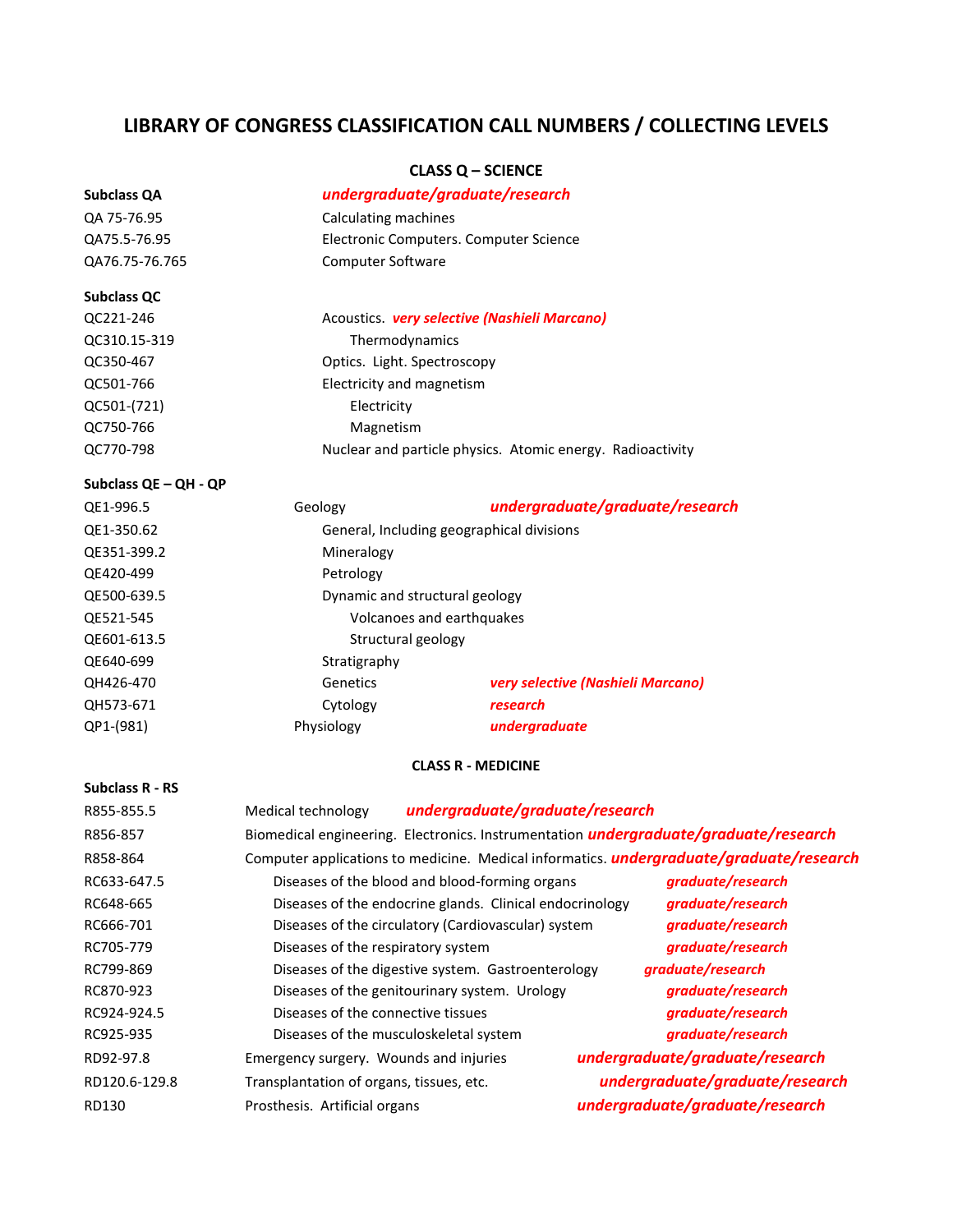| RD520-599.5 | Surgery by region, system, or organ                                                   | undergraduate/graduate/research |
|-------------|---------------------------------------------------------------------------------------|---------------------------------|
| RD651-678   | Neoplasms. Tumors. Oncology                                                           | undergraduate/graduate/research |
| RD680-688   | Diseases of the locomotor system (Surgical treatment) undergraduate/graduate/research |                                 |
| RD701-811   | Orthopedic surgery                                                                    | undergraduate/graduate/research |
| RK641-667   | Prosthetic dentistry. Prosthodontics                                                  | graduate/research               |
| RM147-180   | Administration of drugs and other therapeutic agents                                  | graduate/research               |
| RS192-199   | Pharmaceutical technology                                                             | graduate/research               |
| RS200-201   | Pharmaceutical dosage forms                                                           | graduate/research               |

### **CLASS T - TECHNOLOGY**

#### **Subclass T**

T1-995 Technology (General) *popular* T55.4-60.8 Industrial engineering. Management engineering *undergraduate/graduate/research* T57-57.97 Applied mathematics. Quantitative methods T57.6-57.97 Operations research. Systems analysis T58.4 Managerial control systems T58.5-58.64 Information technology T58.6-58.62 Management information systems T58.7-58.8 Production capacity. Manufacturing capacity T59-59.2 Standardization T59.5 Automation T59.7-59.77 Human engineering in industry. Man-machine systems T60-60.8 Work measurement. Methods engineering T173.2-174.5 Technological change *popular/undergraduate* T175-178 Industrial research. Research and development *selective* T201-342 Patents. Trademarks *popular/undergraduate/graduate* T351-385 Mechanical drawing. Engineering graphics *undergraduate* **Subclass TA** TA1-2040 Engineering (General). Civil engineering (General) *undergraduate/graduate/research* TA164 Bioengineering TA165 Engineering instruments, Industrial instrumentation TA166-167 Human engineering TA168 Systems engineering

TA170-171 Environmental engineering

| Engineering design |
|--------------------|
|                    |

- TA177.4-185 Engineering economy
- TA190-194 Management of engineering works
- TA197-198 Engineering meteorology
- TA213-215 Engineering machinery, tools, and implements
- TA329-348 Engineering mathematics. Engineering analysis
- TA349-359 Mechanics of engineering. Applied mechanics
- TA365-367 Acoustics in engineering. Acoustical engineering
- TA401-492 Materials of engineering and construction. Mechanics of materials
- TA495 Disasters and engineering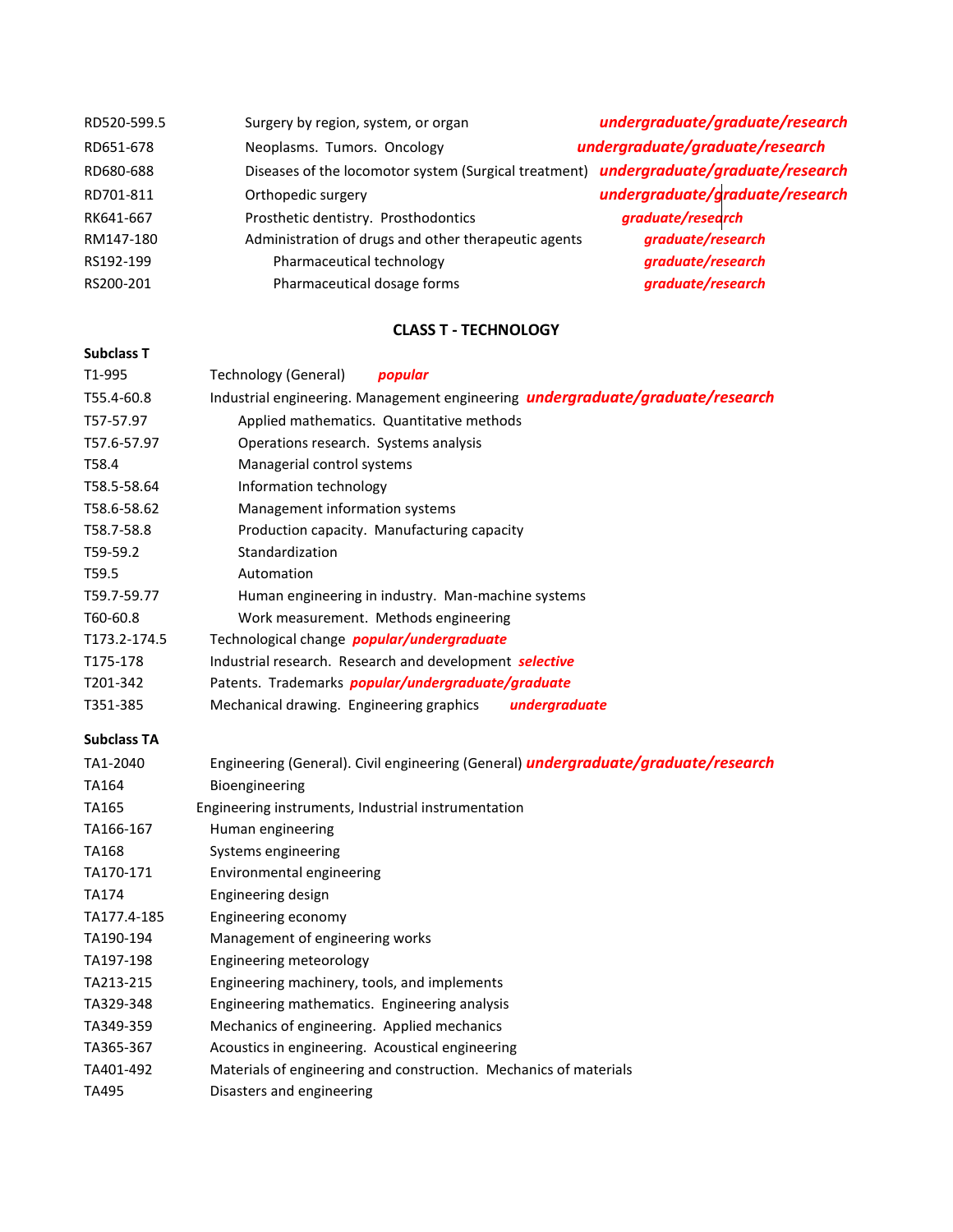| TA501-625               | Surveying                                                                              |                                                                                |  |  |
|-------------------------|----------------------------------------------------------------------------------------|--------------------------------------------------------------------------------|--|--|
| TA630-695               | <b>Structural engineering (General)</b>                                                |                                                                                |  |  |
| TA703-712               | Engineering geology. Rock mechanics. Soil mechanics. Underground construction          |                                                                                |  |  |
| TA715-787               | Earthwork. Foundations                                                                 |                                                                                |  |  |
| TA800-820               | Tunneling. Tunnels                                                                     |                                                                                |  |  |
| TA1001-1280             | <b>Transportation engineering</b>                                                      |                                                                                |  |  |
| TA1501-1820             | Applied optics. Photonics                                                              |                                                                                |  |  |
| TA2001-2040             | Plasma engineering. Applied plasma dynamics                                            |                                                                                |  |  |
| <b>Subclass TC - TD</b> |                                                                                        |                                                                                |  |  |
| TC1-978                 | Hydraulic engineering                                                                  | undergraduate/graduate/research                                                |  |  |
| TC1501-1800             | Ocean engineering                                                                      | selective                                                                      |  |  |
| TD1-1066                |                                                                                        | Environmental technology. Sanitary engineering undergraduate/graduate/research |  |  |
| TD159-168               | Municipal engineering                                                                  |                                                                                |  |  |
| TD169-171.8             | Environmental protection                                                               |                                                                                |  |  |
| TD172-193.5             | Environmental pollution                                                                |                                                                                |  |  |
| TD194-195               | Environmental effects of industries and plants                                         |                                                                                |  |  |
| TD201-500               | Water supply for domestic and industrial purposes                                      |                                                                                |  |  |
| TD419-428               | Water pollution                                                                        |                                                                                |  |  |
| TD429.5-480.7           | Water purification. Water treatment and conditioning. Saline water conversion          |                                                                                |  |  |
| TD481-493               | Water distribution systems                                                             |                                                                                |  |  |
| TD511-780               | Sewage collection and disposal systems. Sewerage                                       |                                                                                |  |  |
| TD783-812.5             | Municipal refuse. Solid wastes                                                         |                                                                                |  |  |
| TD813-870               | Street cleaning. Litter and its removal                                                |                                                                                |  |  |
| TD878-894               | Special types of environment, Including soil pollution, air pollution, noise pollution |                                                                                |  |  |
| TD895-899               | Industrial and factory sanitation                                                      |                                                                                |  |  |
| TD896-899               |                                                                                        | Industrial and factory wastes                                                  |  |  |
| TD920-934               | Rural and farm sanitary engineering                                                    |                                                                                |  |  |
| TD940-949               |                                                                                        | Low temperature sanitary engineering                                           |  |  |
| TD1020-1066             |                                                                                        | Hazardous substances and their disposal                                        |  |  |
|                         |                                                                                        |                                                                                |  |  |

### **Subclass TE – TF - TH**

| TE1-450      |                                                                     |                 | Highway engineering. Roads and pavements undergraduate/graduate/research |
|--------------|---------------------------------------------------------------------|-----------------|--------------------------------------------------------------------------|
| TE175-176.5  | Highway design. Interchanges and intersections                      |                 |                                                                          |
| TE177-178.8  | Roadside development. Landscaping                                   |                 |                                                                          |
| TE200-205    | Materials for roadmaking                                            |                 |                                                                          |
| TE206-209.5  | Location engineering                                                |                 |                                                                          |
| TE210-228.3  | Construction details, including foundations, maintenance, equipment |                 |                                                                          |
| TE250-278.8  | Pavements and paved roads                                           |                 |                                                                          |
| <b>TE279</b> | <b>Streets</b>                                                      |                 |                                                                          |
| TE279.5-298  | Pedestrian facilities                                               |                 |                                                                          |
| TE280-295    | Sidewalks. Footpaths. Flagging                                      |                 |                                                                          |
| <b>TE298</b> | Curbs. Curbstones                                                   |                 |                                                                          |
| TF1-1620     | Railroad engineering and operation                                  | selective       |                                                                          |
| TG1-470      | Bridge engineering                                                  |                 | undergraduate/graduate/research                                          |
| TH1-9745     | Building construction                                               | (Kathy Edwards) |                                                                          |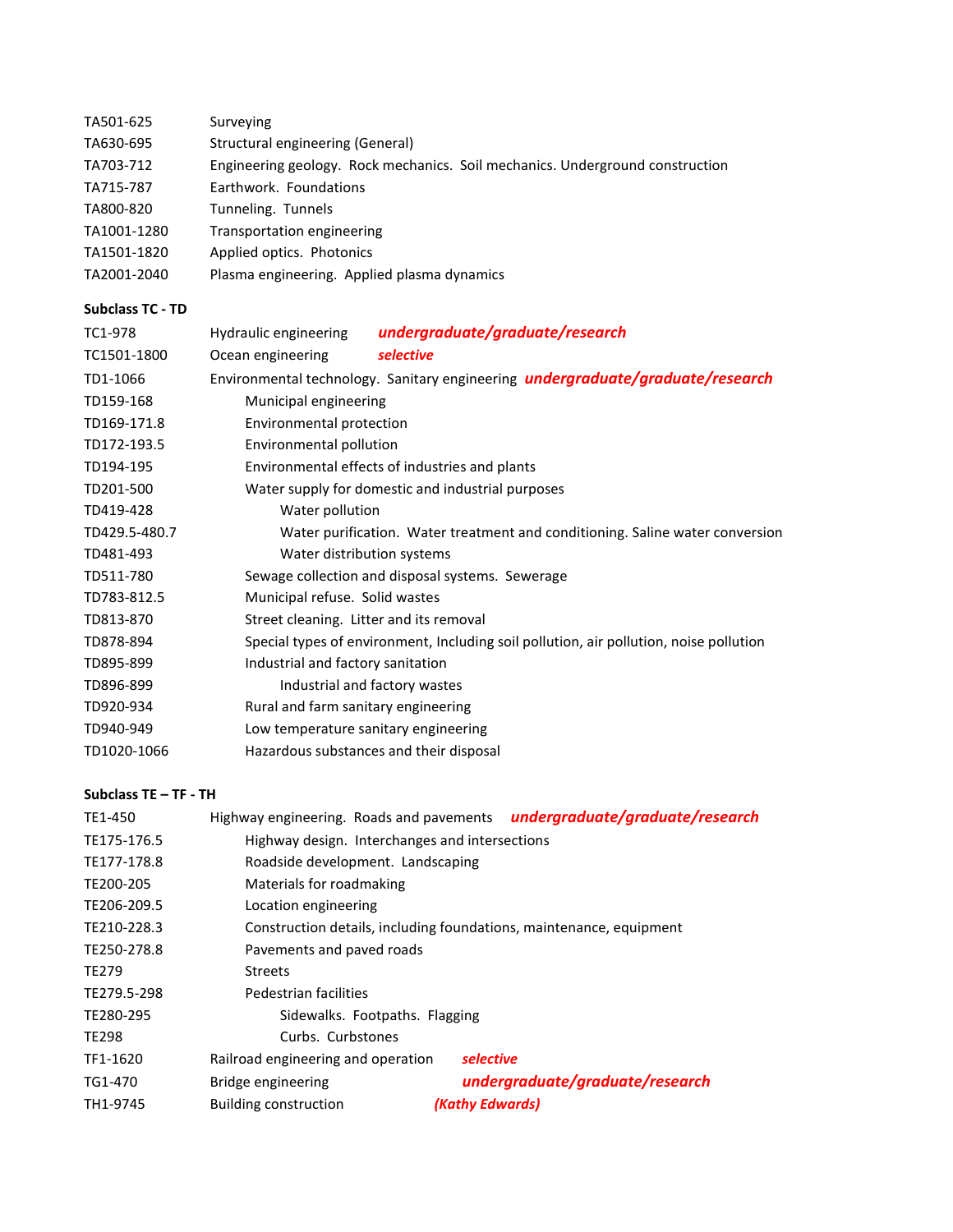| <b>Subclass TJ</b> |                                                            |                                                                                  |
|--------------------|------------------------------------------------------------|----------------------------------------------------------------------------------|
| TJ1-1570           | Mechanical engineering and machinery                       | undergraduate/graduate/research                                                  |
| TJ163.13-163.25    | Power resources                                            |                                                                                  |
| TJ163.26-163.5     | Energy conservation                                        |                                                                                  |
| TJ170-179          | Mechanics applied to machinery. Dynamics                   |                                                                                  |
| TJ181-210          | <b>Mechanical movements</b>                                |                                                                                  |
| TJ210.2-211.47     |                                                            | Mechanical devices and figures. Automata. Ingenious mechanisms. Robots (General) |
| TJ212-225          | Control engineering systems. Automatic machinery (General) |                                                                                  |
| TJ227-240          | Machine design and drawing                                 |                                                                                  |
| TJ241-254.7        | Machine construction (General)                             |                                                                                  |
| TJ255-265          | Heat engines                                               |                                                                                  |
| TJ266-267.5        | Turbines. Turbomachines (General)                          |                                                                                  |
| TJ751-805          | Misc. motors and engines, incl. gas, gasoline, and diesel  |                                                                                  |
| TJ807-830          | Renewable energy sources                                   |                                                                                  |
| TJ1480-1496        | Agricultural machinery. Farm machinery                     | (Megan Sheffield)                                                                |
| <b>Subclass TK</b> |                                                            |                                                                                  |

| TK1-9900    | Electrical engineering.                                                  | undergraduate/graduate/research                                                      |
|-------------|--------------------------------------------------------------------------|--------------------------------------------------------------------------------------|
| TK301-399   | Electric meters                                                          |                                                                                      |
| TK452-454.4 |                                                                          | Electric apparatus and materials. Electric circuits. Electric networks               |
| TK1001-1841 |                                                                          | Production of electric energy or power. Power plants. Central stations               |
| TK2000-2891 |                                                                          | Dynamoelectric machinery and auxiliaries, Including generators, motors, transformers |
| TK2896-2985 | Production of electricity by direct energy conversion                    |                                                                                      |
| TK3001-3521 | Distribution or transmission of electric power                           |                                                                                      |
| TK4001-4102 | Applications of electric power                                           |                                                                                      |
| TK4125-4399 | Electric lighting                                                        |                                                                                      |
| TK4601-4661 | Electric heating                                                         |                                                                                      |
| TK5101-6720 |                                                                          | Telecommunication, including telegraphy, telephone, radio, radar, TV                 |
| TK7800-8360 | Electronics                                                              |                                                                                      |
| TK7885-7895 | Computer engineering. Computer hardware                                  |                                                                                      |
| TK8300-8360 | Photoelectronic devices (General)                                        |                                                                                      |
| TK9001-9401 | Nuclear engineering. Atomic power                                        |                                                                                      |
| TK9900-9971 | Electricity for amateurs. Amateur constructors' manuals <b>selective</b> |                                                                                      |

### **Subclass TL**

| TL1-484    | Motor vehicles. (Nashieli Marcano, graduate/research) |           |
|------------|-------------------------------------------------------|-----------|
| TL500-4050 | Aeronautics. Aeronautical engineering                 | selective |

## **Subclass TN - TX**

| TN1-997     | Mining engineering. Metallurgy | undergraduate/graduate          |
|-------------|--------------------------------|---------------------------------|
| TP1-1185    | Chemical technology            | undergraduate/graduate/research |
| TR1-1050    | Photography                    | (Kathy Edwards)                 |
| TS1-2301    | <b>Manufactures</b>            | popular/undergraduate           |
| TS1300-1865 | Textile industries             | undergraduate/graduate/research |
| TT1-999     | Handicrafts. Arts and crafts   | (Kathy Edwards)                 |
| TX1-1110    | Home economics                 | (Megan Sheffield)               |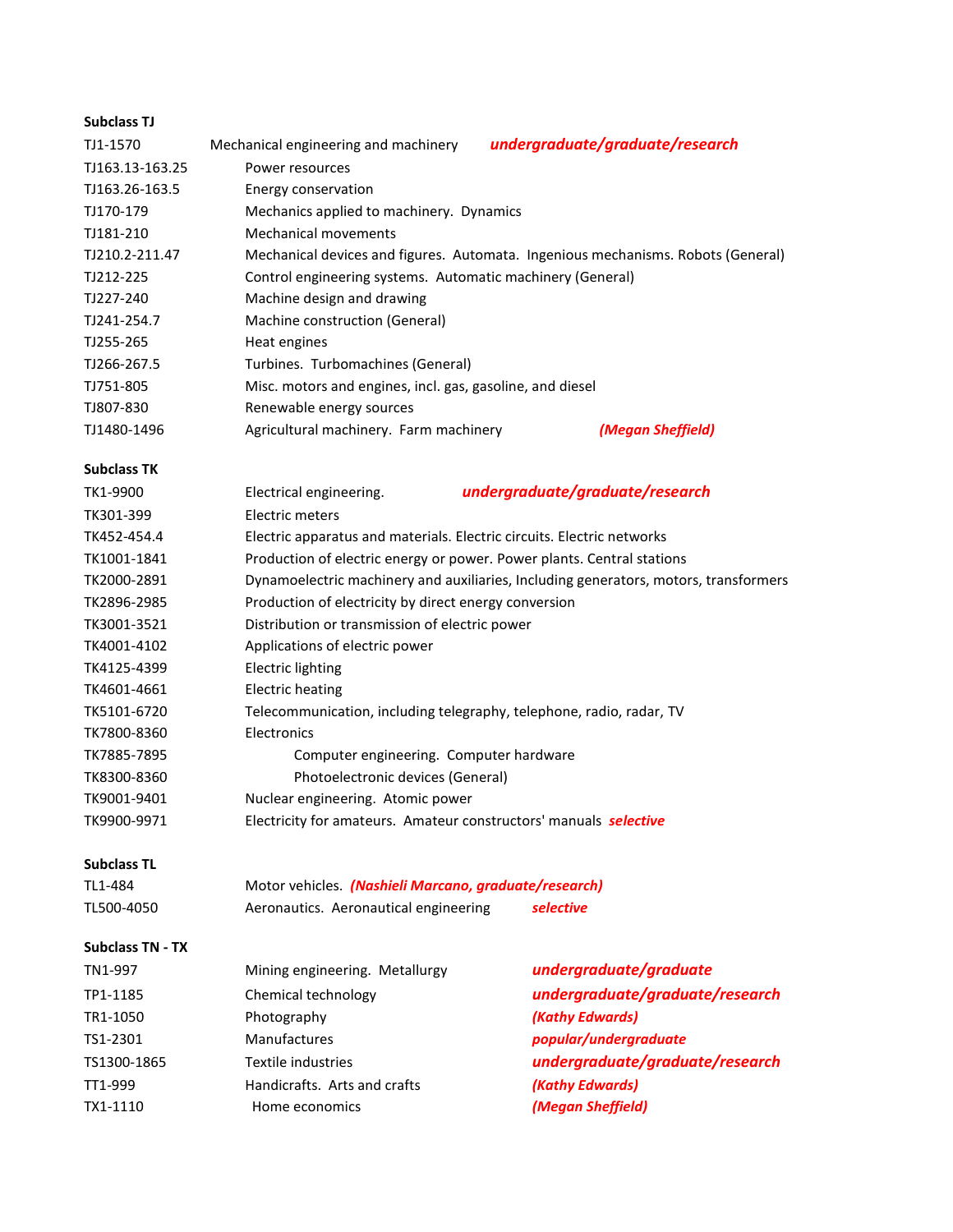# **Key Engineering Databases**

| <b>ACM Digital Library</b>                      | Materials Science & Engineering Database         |
|-------------------------------------------------|--------------------------------------------------|
| Agricultural & Environmental Science Database   | MathSciNet                                       |
| <b>Annual Reviews</b>                           | <b>MEDLINE with Full Text</b>                    |
| Applied Science & Technology Full Text          | National Library of Energy                       |
| arXiv.org ePrint Archive                        | National Technical Reports Library (Public NTRL) |
| <b>ASABE Standards</b>                          | Perry's Chemical Engineers' Handbook             |
| <b>ASCE Library</b>                             | PiraBase                                         |
| <b>ASME Digital Library</b>                     | Polymer Library                                  |
| ASTM Standards & Digital Library                | PsycINFO                                         |
| <b>BioMed Central</b>                           | RefWorks                                         |
| <b>BuildingGreen Suite</b>                      | <b>SAE Mobilus</b>                               |
| <b>Computer Source</b>                          | Science Reference Center                         |
| <b>Computing Research Repository (CoRR)</b>     | SciFinder Scholar                                |
| <b>Conference Proceedings Citation Index</b>    | Scitation                                        |
| CRCnetBASE                                      | <b>SciTech Premium Collection</b>                |
| <b>Engineering Village</b>                      | Smithsonian Physical Tables                      |
| Faulkner's Advisory on Computer and             | <b>SPIE Digital Library</b>                      |
| <b>Communications Technology</b>                | Springer eReference Works                        |
| <b>General Science Full Text</b>                | SpringerMaterials                                |
| GeoRef                                          | Synthesis Digital Library of Engineering &       |
| GreenFILE                                       | <b>Computer Science</b>                          |
| <b>Guide to Computing Literature</b>            | <b>TAPPI Standards</b>                           |
| <b>IEEE Xplore</b>                              | <b>TAPPI TIPs and UMs</b>                        |
| <b>IET eBooks</b>                               | <b>Technology Collection</b>                     |
| IET.TV                                          | Textile Technology Index                         |
| <b>INSPEC</b>                                   | <b>TRID</b>                                      |
| Kirk-Othmer Encyclopedia of Chemical Technology | Ullmann's Encyclopedia of Industrial Chemistry   |
| <b>Knovel Critical Tables</b>                   | Web of Science Core Collection                   |
| Knovel Science and Technology Collection        | Yaws' Handbook of Thermodynamic & Physical       |
| Machinery's Handbook                            | Properties of Chemical Compounds                 |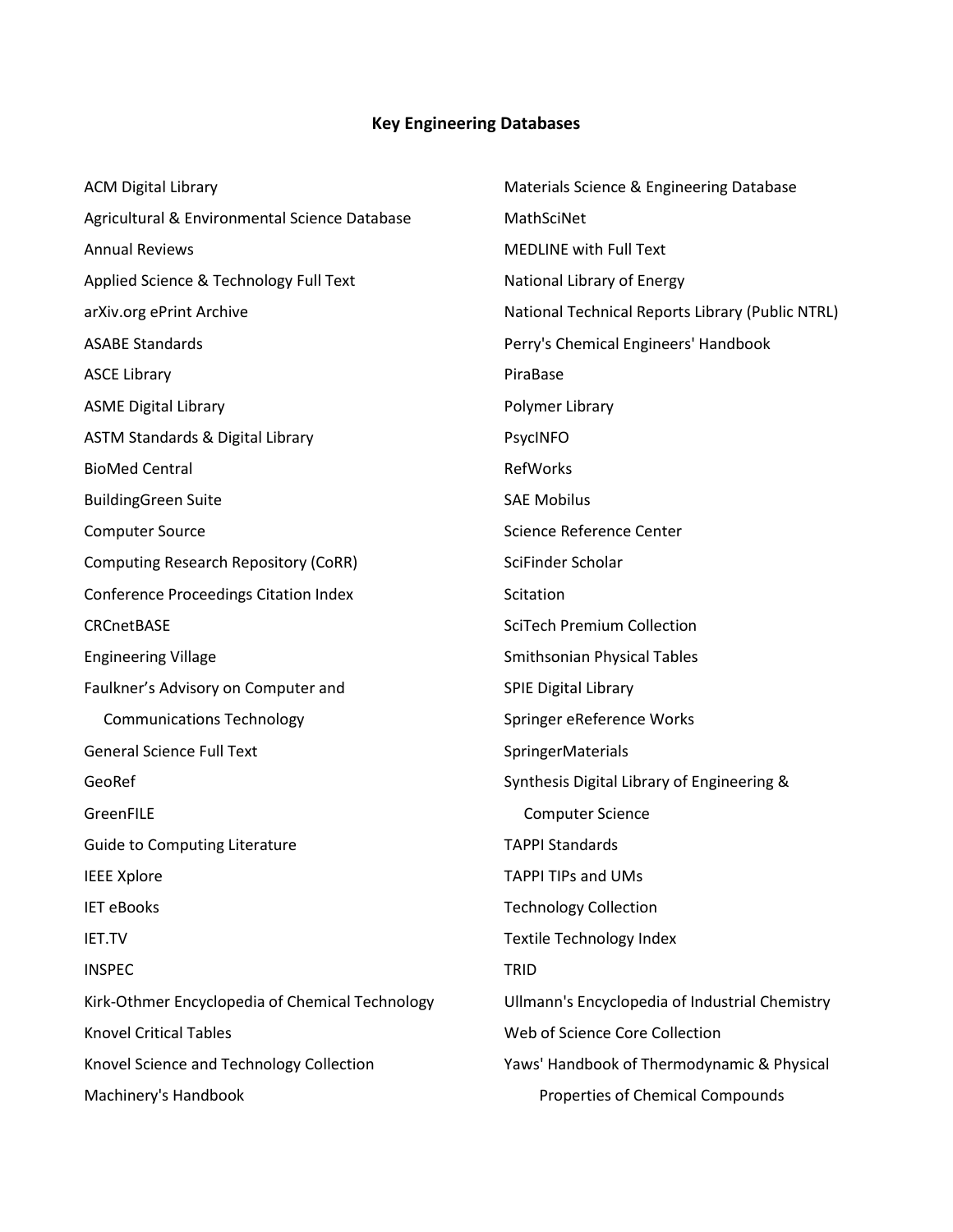#### **Appendix 1 CECAS Degree Programs**

Automotive Engineering MS, PhD

Bioengineering BS, BS/MS, MS, MEngr, PhD

BS Biomaterials or Bioelectrical Concentration

BS/MS Biological Sciences/Bioengineering or BS/MS Bioengineering/Bioengineering

MEngr – Medical Device Recycling and Reprocessing Certificate (for all degree programs)

Environmental Engineering & Earth Science

Biosystems Engineering BS, MS, PhD

Environmental Engineering & Science BS, MS, PhD

Environmental Health Physics - Environmental Engineering & Science MS

Geology BA, BS

Hydrogeology MS

## Chemical and Biomolecular Engineering

Chemical Engineering BS with one of 6 concentrations

Applied Engineering, Mathematics, and Science

Biomolecular Engineering and Science

Business Management

Energy Studies

Environmental Engineering

Polymeric Materials

Chemical Engineering MS, PhD

### Civil Engineering BS, MS, PhD

Civil Engineering BS with one of 7 concentrations

| Structural       |
|------------------|
| Transportation   |
| <b>Materials</b> |
|                  |

[Geotechnical](http://www.clemson.edu/cecas/departments/ce/academics/undergraduate/emphasis/geotechnical.html)

Civil Engineering MS, PhD with one of 6 concentrations

| Construction Engineering and Management | <b>Structural Engineering</b>      |
|-----------------------------------------|------------------------------------|
| <b>Construction Materials</b>           | <b>Transportation Systems</b>      |
| <b>Geotechnical Engineering</b>         | <b>Water Resources Engineering</b> |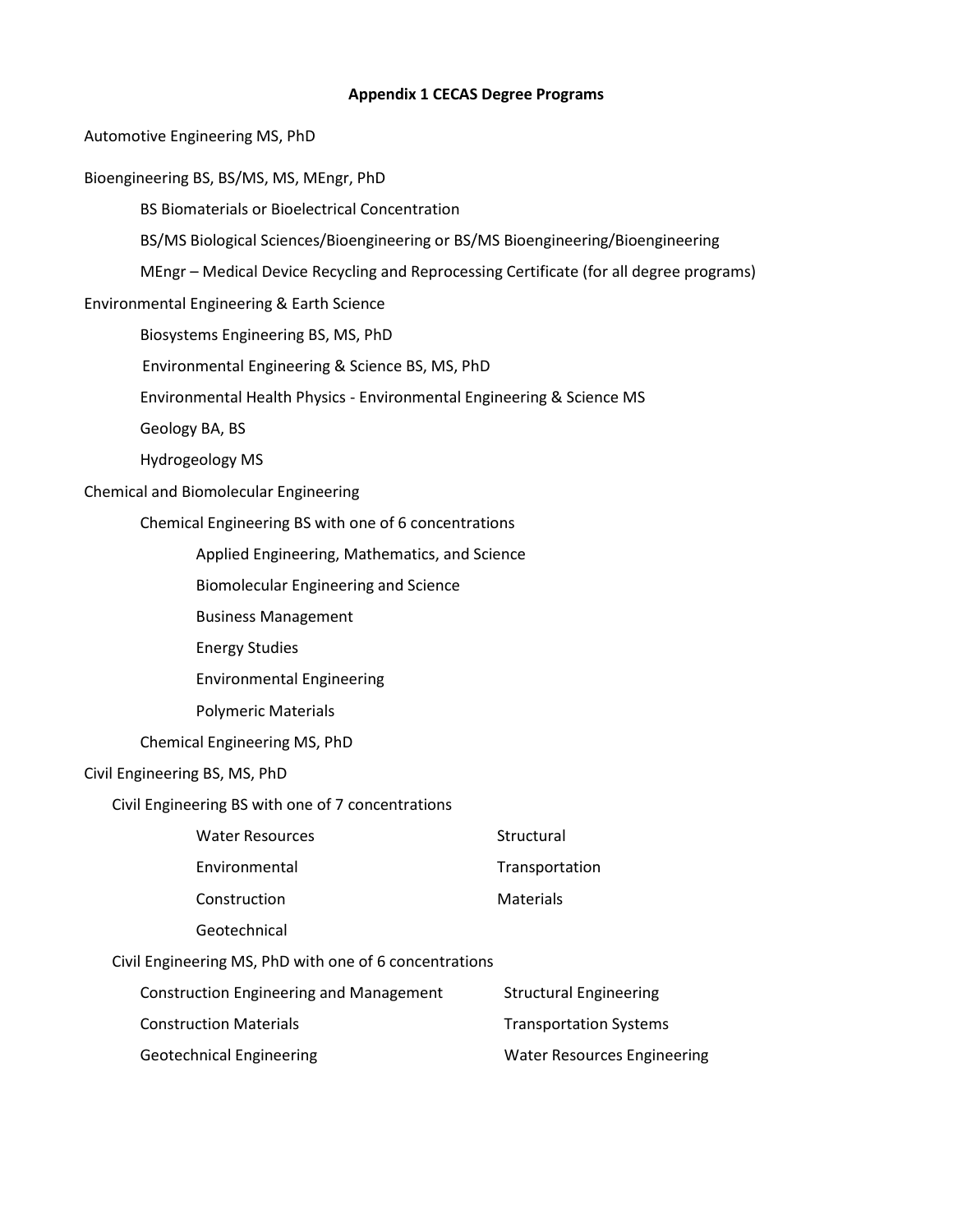School of Computing Computer Science BA, BS, BS/MS, MS, PhD Computer Information Systems BS Computer Science BS, MS, PhD Digital Production Arts MFA Human Centered Computing PhD Electrical and Computer Engineering Electrical Engineering BS, BS/MS, MEngr, MS, PhD Computer Engineering BS, BS/MS, MS, PhD Advanced Power Systems Engineering Certificate Engineering & Science Education, PhD, Certificate Industrial Engineering BS, BS/MS, MS, PhD Capital Projects Supply Chain - Industrial Engineering MEngr Materials Science and Engineering BS, MS, PhD Materials Science and Engineering BS Inorganic Materials Concentration Polymeric Materials Concentration Materials Science and Engineering MS, PhD Metals/Ceramics Specialization Polymers Polymer & Fiber Science (once a degree, now a specialization) Mechanical Engineering BS, MS, PhD Interdisciplinary Undergraduate Certificates (most popular/relevant for CECAS) Six Sigma **Sales** Renewable Energy Public Health Leadership Interdisciplinary Graduate Programs/Certificates Engineering Education Certificate Technology Entrepreneurship Certificate Photonics Science MS, PhD